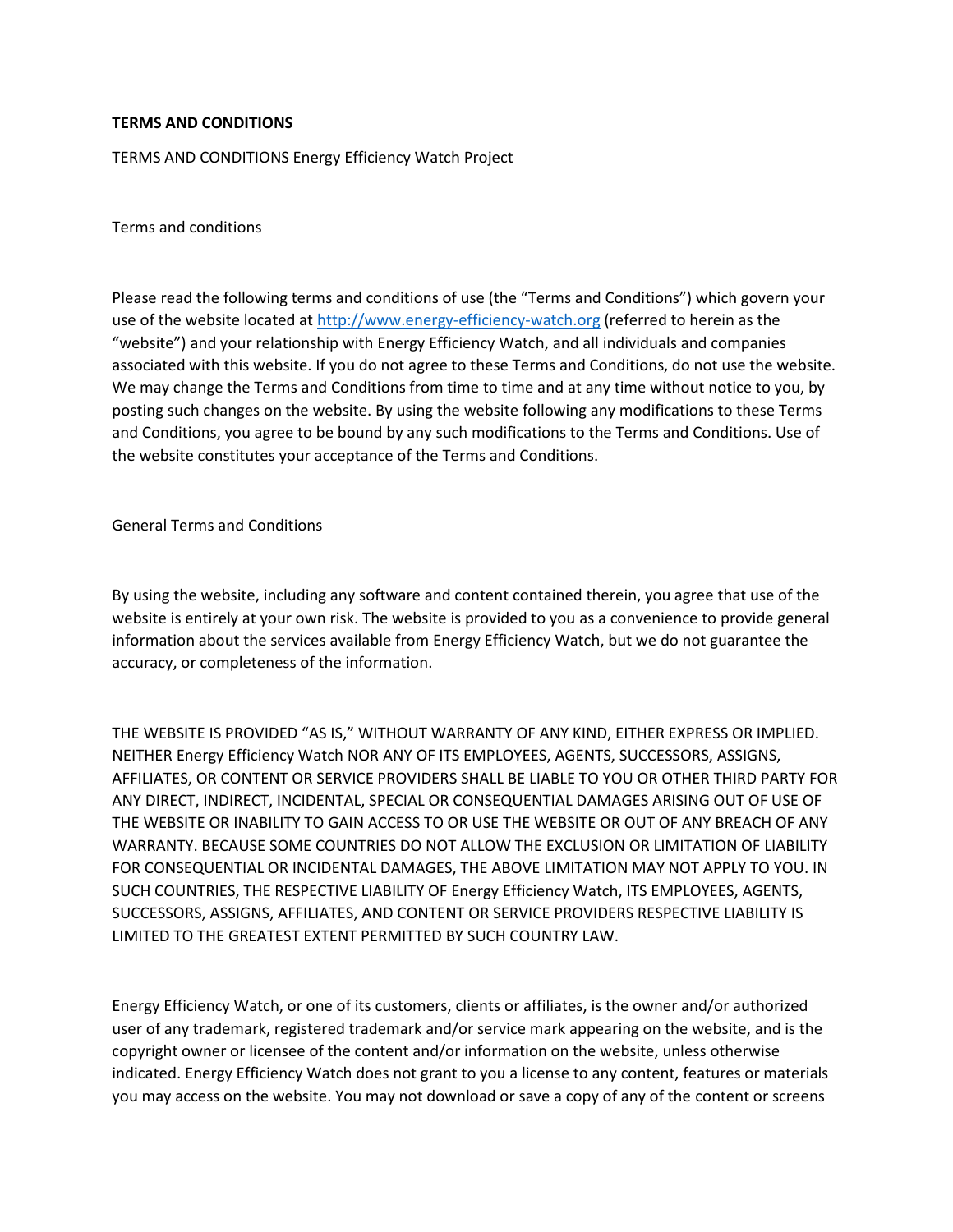except as otherwise provided in these Terms and Conditions, for any purpose. You may, however, print a copy of the information on the website solely for your personal use or records. If you make other use of the website, except as otherwise provided above, you may violate copyright and other laws of Belgium, other countries, as well as applicable state laws and may be subject to liability for such unauthorized use. We do not grant any license or other authorization to any user of its trademarks, registered trademarks, service marks, other copyrightable material or any other intellectual property, by including them on the website. All rights are reserved to Energy Efficiency Watch. All other trade names, trademarks, logos or service marks displayed on the website belong to their respective owners. We reserve the right to change any information on the website, including but not limited to revising and/or deleting features or other information without prior notice to you. Accessing certain links within the website may provide you with access to other websites for which we assume no responsibility of any kind for the content, availability or otherwise. (See "Links from and to the website" below.) The content of the website may vary depending upon your browser functionality and limitations.

### User Conduct On the website

While using the website, you may not: (1) upload, post, publish, transmit, reproduce, or distribute in any way, information, software or other material obtained through the website which is protected by copyright, or other proprietary or intellectual property right, or derivative works with respect thereto, without obtaining permission of the copyright owner or right holder; or (2) upload, post, publish, reproduce, transmit or distribute in any way any component of the website itself or derivative works with respect thereto, as the website is copyrighted as a collective work under Belgian laws; or (3) upload, post, publish or transmit any unlawful, fraudulent, libelous, defamatory, obscene, pornographic, profane, threatening, abusive, or otherwise objectionable information of any kind, including without limitation any transmissions constituting or encouraging conduct that would constitute illegal activity, give rise to civil liability, or otherwise violate any local, state, national or foreign law, including without limitation the Belgian laws and regulations; or (4) upload, post, publish, transmit, reproduce, distribute or in any way exploit any information, software or other material obtained through the website for commercial purposes (other than as expressly permitted by the provider of such information, software or other material); or (5) restrict or inhibit any other user from using and enjoying the website; or (6) post or transmit any advertisements, solicitations, chain letters, pyramid schemes, investment opportunities or schemes or other unsolicited commercial communication (except as otherwise expressly permitted by the website) or engage in spamming or flooding; or (7) impersonate any other person or entity, or misrepresent your affiliation with any other person or entity; or (8) post or transmit any information or software which contains a virus, trojan horse, worm or other harmful component. We have no obligation to monitor the website. You acknowledge and agree, however, that we do retain the right to monitor the website and to disclose any information as necessary or appropriate to satisfy any law, regulation or other governmental request, to operate the website properly, or to protect itself or its subscribers. We will not intentionally monitor or disclose any private electronic-mail message unless required by law. We reserve the right to refuse to post or to remove any information or materials, in whole or in part, that, in its sole discretion, are unacceptable, undesirable, inappropriate or in violation of these Terms and Conditions.